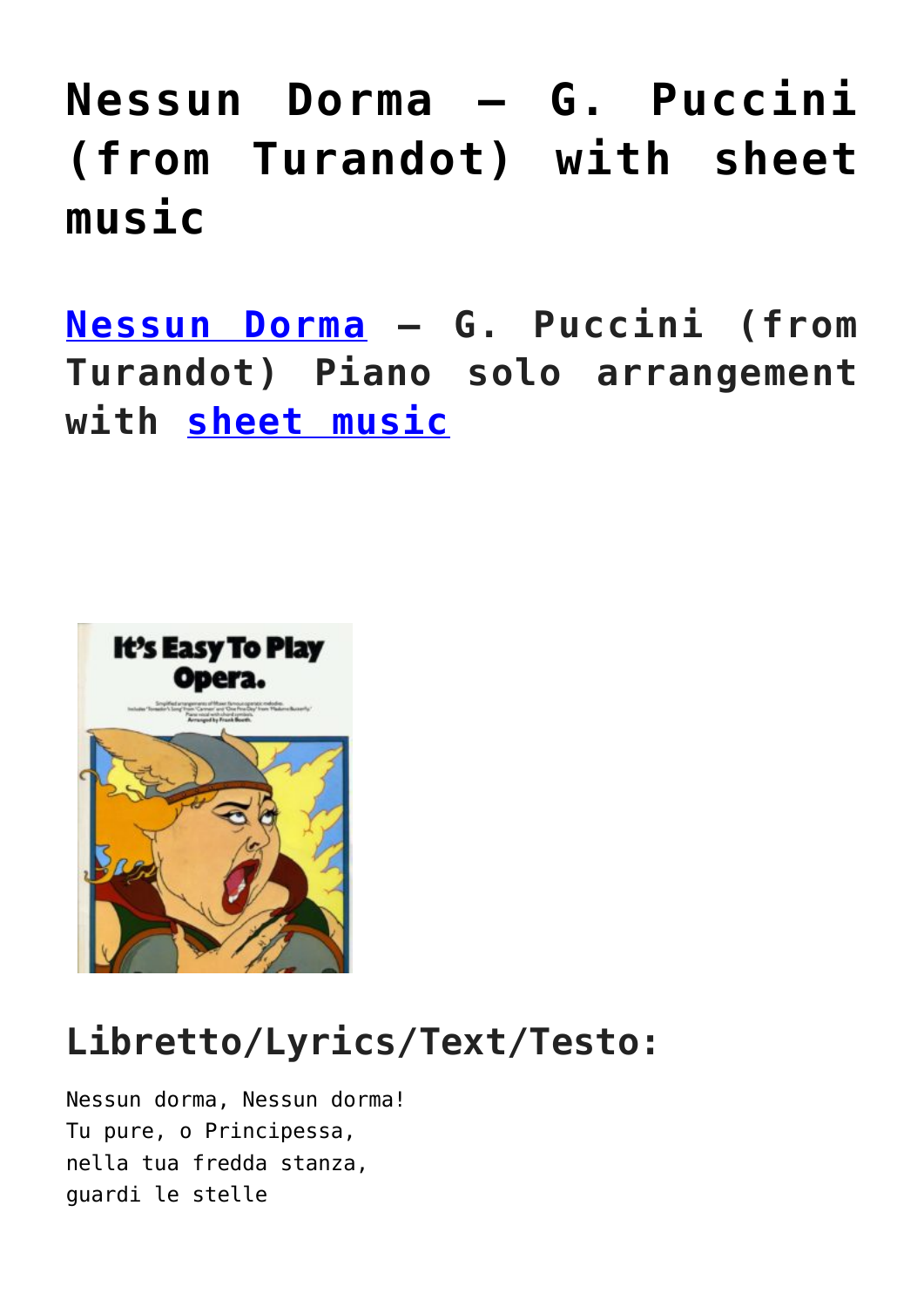```
che tremano d'amore e di speranza.
Ma il mio mistero e chiuso in me,
il nome mio nessun sapra!
No, no, sulla tua bocca lo diro'
quando la luce splendera'!
Ed il mio bacio scioglierà il silenzio
che ti fa mia!
(Il nome suo nessun saprà !
e noi dovrem, ahime, morir!)
Dilegua, o notte!
Tramontate, stelle!
```
All'alba vincero'!

#### **English Libretto or Translation:**

No one sleeps! No one sleeps! You too, O Princess! in your chaste room are watching the stars which tremble with love and hope! But my secret lies hidden within me, no one shall discover my name! Oh no, I will reveal it only on your lips, when daylight shines forth and my kiss shall break the silence which makes you mine

(no one shall discover my name! And we will have to die!)

Depart, oh night! Fade away, you stars!

- [Home](http://musicblessing.blogspot.com/)
- [Songs' Meanings](http://musicblessing.blogspot.com/search/label/Songs)
- [Guess the Band…](http://musicblessing.blogspot.com/search/label/Guess%20the%20band%20from%20the%20picture)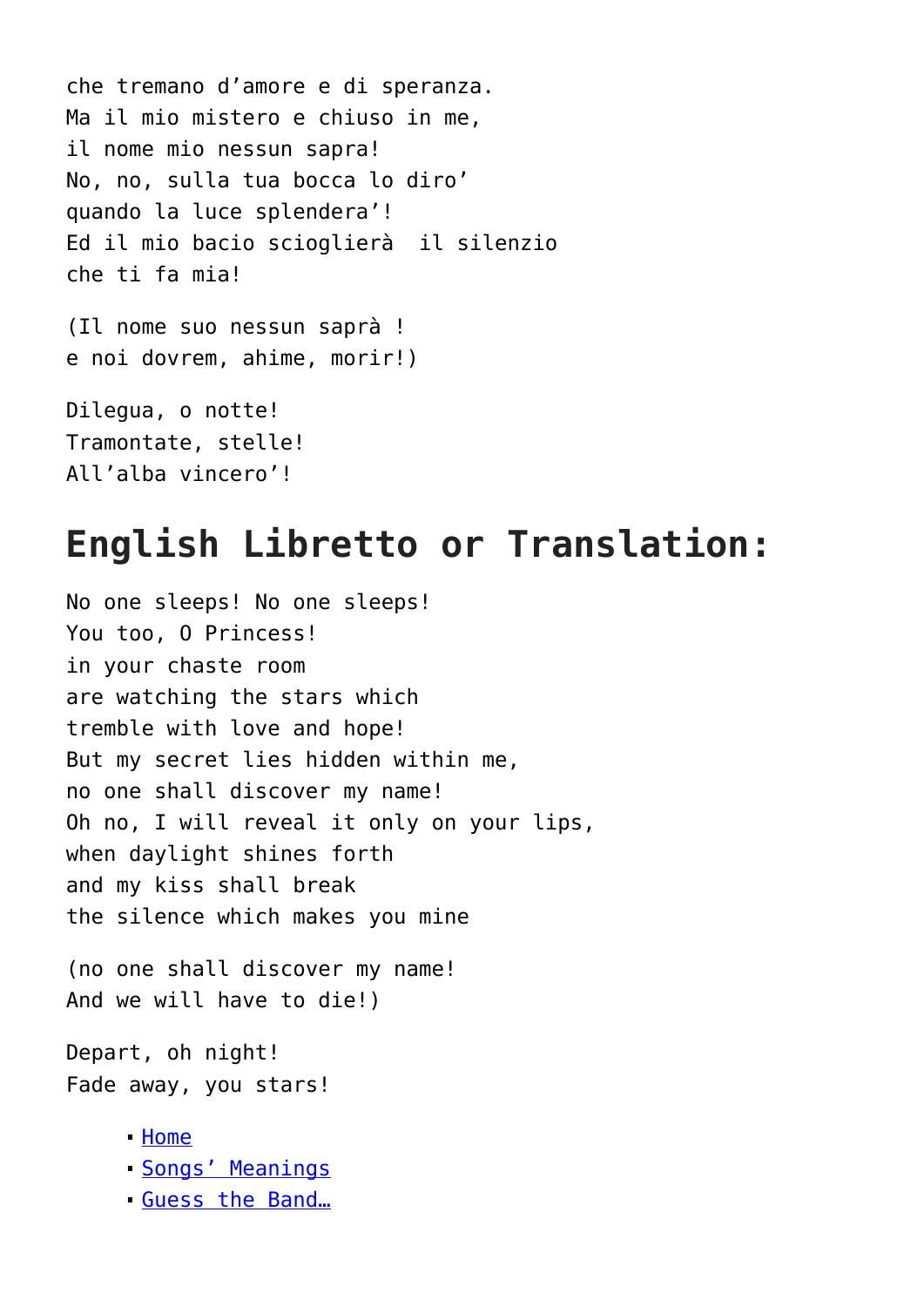- [Album Cover Art](http://musicblessing.blogspot.com/search/label/Famous%20album%20covers)
- [Music Dictionary](http://musicblessing.blogspot.com/search/label/Music%20dictionary)
- [Biographies](http://musicblessing.blogspot.com/search/label/Biographies)

## **[Song meanings and](http://musicblessing.blogspot.com/) [facts…quality music](http://musicblessing.blogspot.com/)**

Find Entries 08 Sep

#### **[Nessun Dorma](http://musicblessing.blogspot.com/2008/09/nessun-dorma.html)**

Posted by Son Of Alerik in [Songs](http://musicblessing.blogspot.com/search/label/Songs)

'**Nessun dorma' ('None Shall Sleep')** is an aria from the final act of Giacomo Puccini's opera *Turandot*, and is one of the best known tenor arias.

The aria is sung by Calaf, Il principe ignoto (The unknown prince). In the preceding act, Calaf had challenged Princess Turandot to guess his name by dawn. If she did, she could execute him, but if she did not she would have to marry him. The cruel and emotionally cold princess then decreed that none of her subjects was to sleep that night until his name was discovered. If they failed, all would be killed.

'Nessun dorma' achieved pop status after Luciano Pavarotti's recording of it was used as the theme song of the BBC televison coverage of the 1990 FIFA World Cup in Italy. It subsequently reached #2 on the UK Singles Chart, the highest placing ever by a classical recording.

It went on to become both Pavarotti's signature aria and a sporting anthem in its own right, especially for soccer. Pavarotti sang 'Nessun dorma' at his final performance, the finale of the Opening Ceremony of the 2006 Torino Winter Olympics. His Decca recording of the aria was played at his